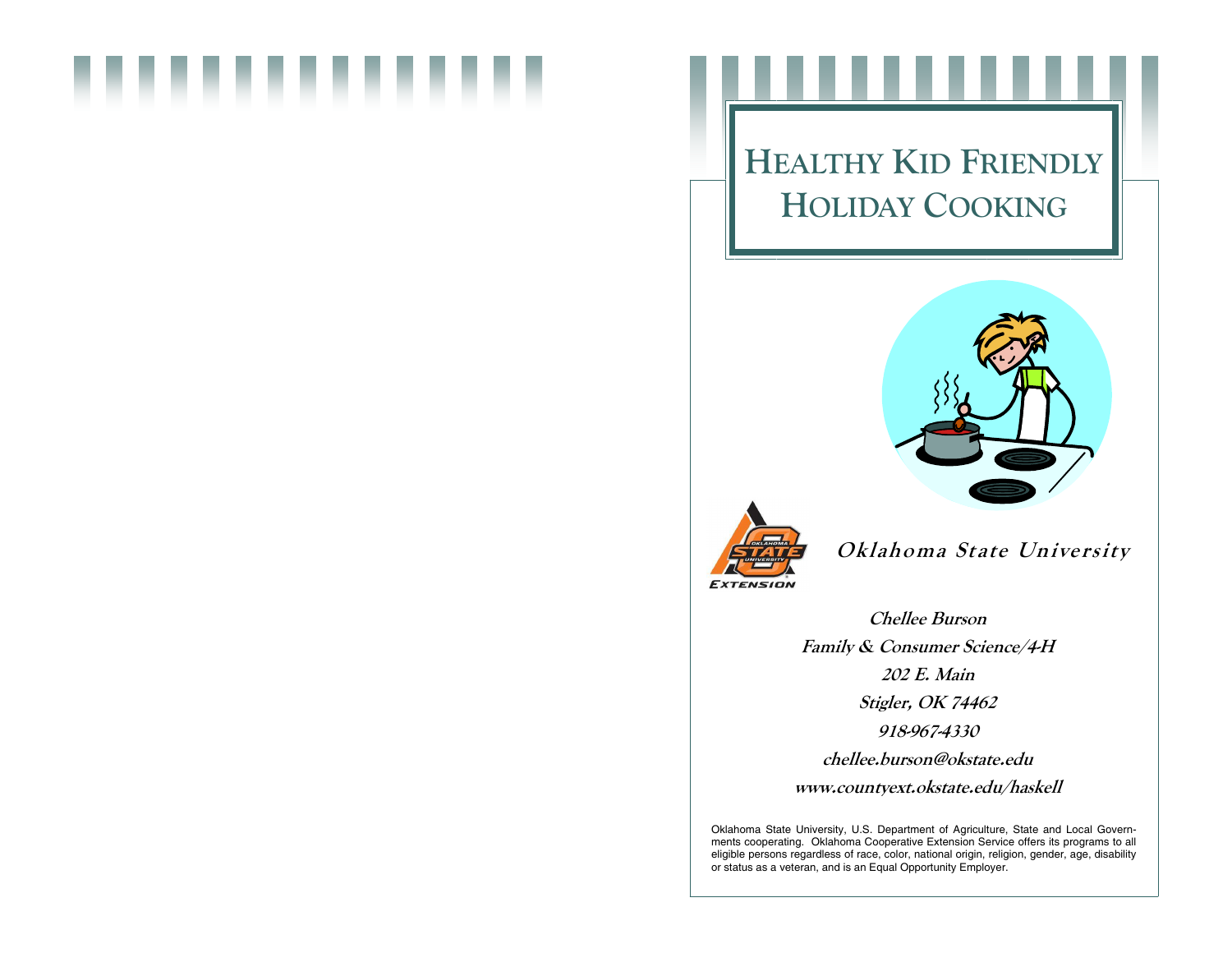

# KID RULES FOR THE KITCHEN

1. Always ask an adult if you can use the kitchen.

2. Make sure you have all the ingredients before you start.

3. Wash your hands before you touch food.

4. Wear an apron or towel to keep your clothes clean.

5. Always clean up when you are finished.

\*Denotes kid-friendly preparation



\*THE INFORMATION GIVEN HEREIN IS FOR EDUCATIONAL PURPOSES ONLY. REFERENCES MADE TO COMMERCIAL PRODCUTS OR TRADE NAMES ARE WITH THE UNDERSTANDING THAT NO DISCRIMINATION IS INTENDED AND NO ENDORSEMENT IS IMPLIED.



NOTES & IDEAS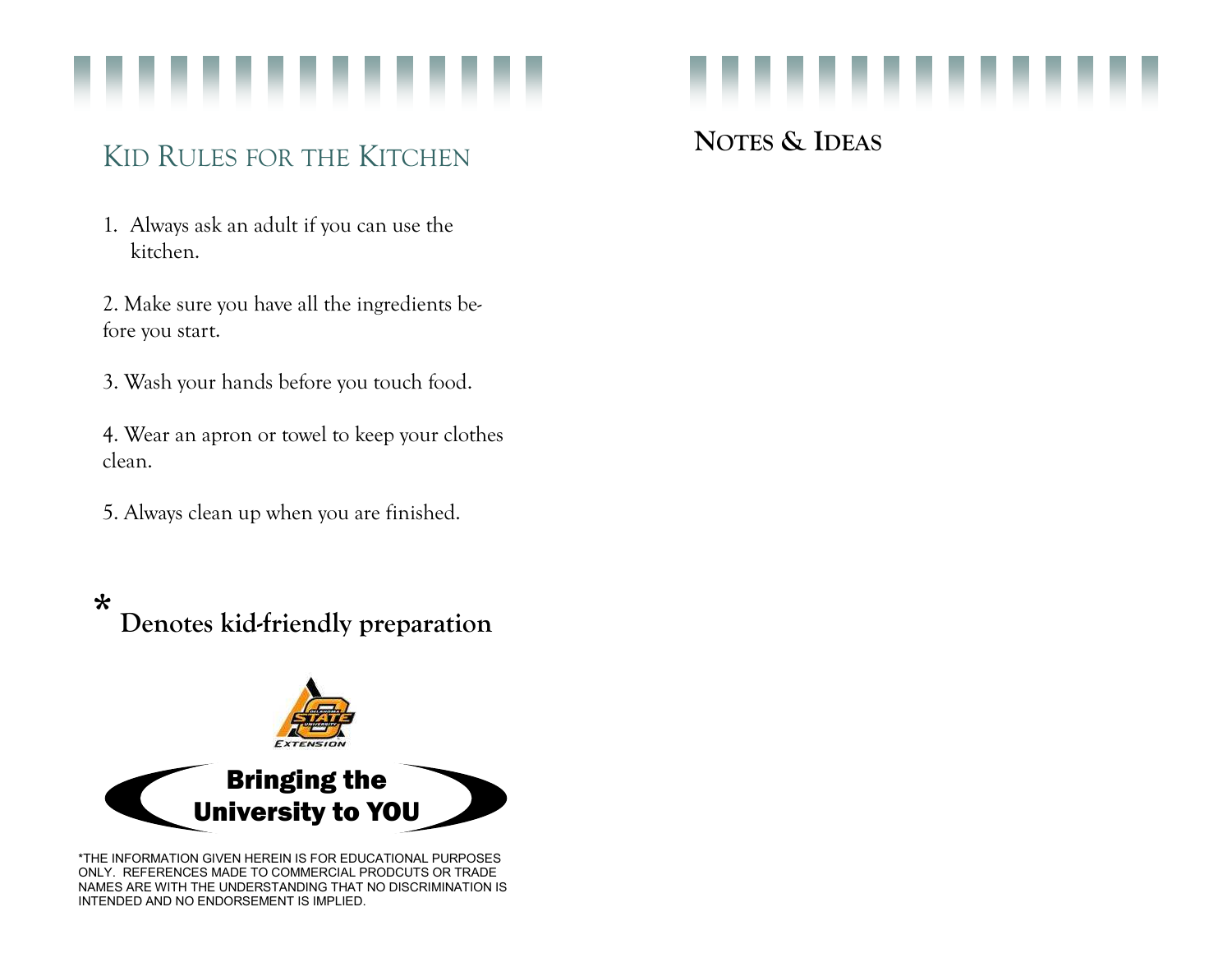### ,,,,,,,,, ..

## NOTES & IDEAS



# Substitutions

| Instead of<br>1 cup butter in baking                | Use<br>1 cup applesauce                                                                |
|-----------------------------------------------------|----------------------------------------------------------------------------------------|
| 8 oz. cream cheese                                  | 8 oz. yogurt cheese                                                                    |
| 1 cup crème fraiche                                 | 1 cup lowfat or non<br>fat yogurt cheese                                               |
| 1 cup heavy cream (in recipes,<br>not for whipping) | 2 tsp cornstarch or<br>1 TB flour whisked<br>into 1 cup nonfat<br>milk                 |
| 1 cup sour cream                                    | 1 cup lowfat cottage<br>cheese + 2 TB skim<br>$milk + 1 TB$ lemon<br>juice             |
| 1 cup fat for sautéing                              | 4 cups low fat stock,<br>fruit juice or wine<br>and sauté until liq-<br>uid evaporates |
| 1 egg                                               | 2 egg whites                                                                           |
| 1 cup oil or fat for basting                        | 1 cup fruit juice or<br>low fat stock                                                  |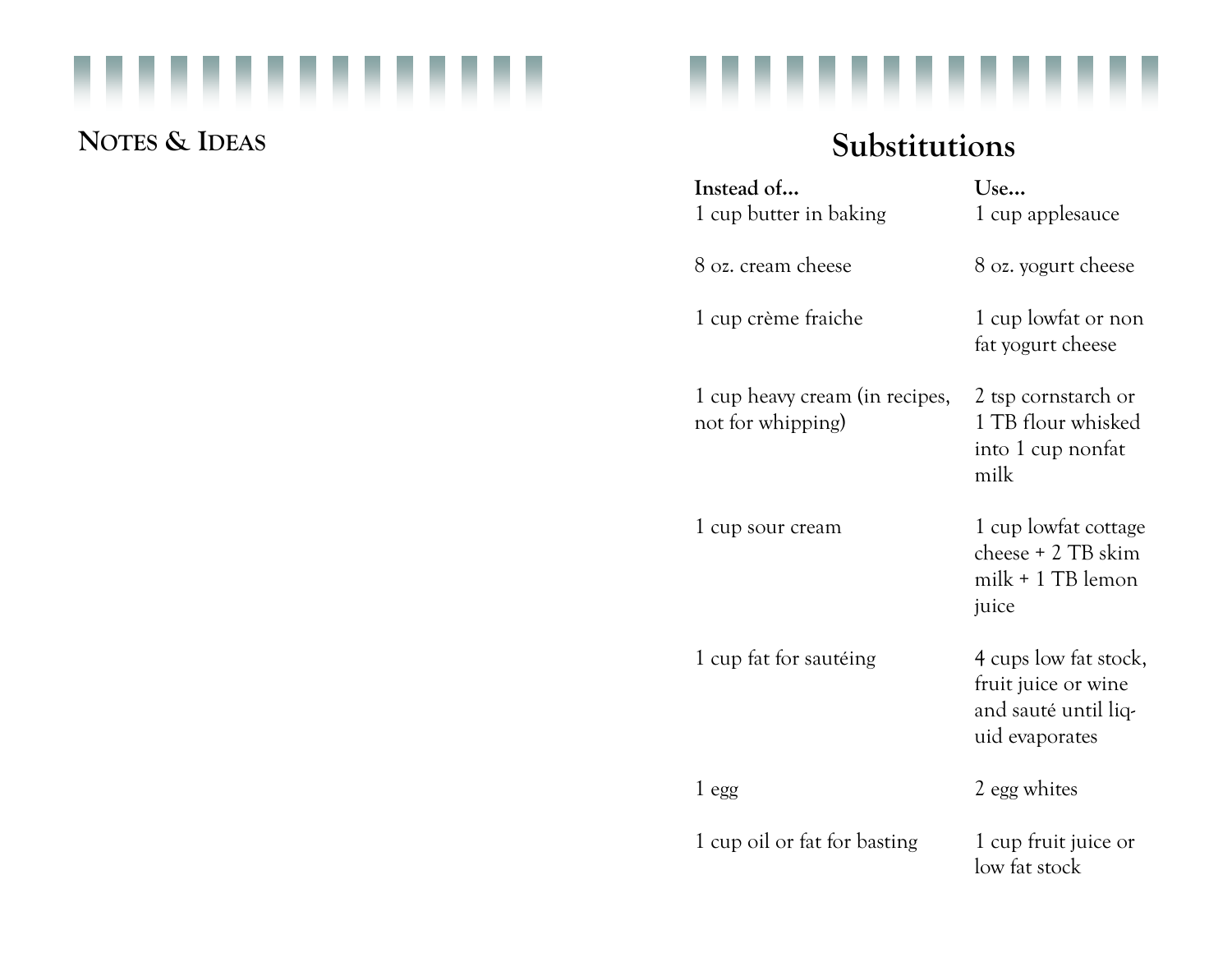

### BROCCOLI CRUNCH SALAD

2 heads fresh broccoli

1 red onion

1/2 pound bacon

3/4 cup raisins

3/4 cup sliced almonds

1 cup mayonnaise

1/2 cup SPLENDA® No Calorie Sweetener, Granulated

2 tablespoons white wine vinegar

 Place bacon in a deep skillet and cook over medium high heat until evenly brown. Cool and crumble.

 Cut broccoli into bite-size pieces and cut onion into thin bite-size slices. Combine with the bacon, raisins, and almonds and mix well. To prepare the dressing, mix mayonnaise, SPLENDA® Granulated Sweetener, and vinegar together until smooth. Stir into the salad, let chill and serve.

## \*Baby Carrots & Raisins

1 lb fresh baby carrots 2 T water

1/4 c raisins

1/4 c sliced almonds (optional)

2 T butter

3 T honey or sugar

1/4 t cinnamon

salt to taste

Place the carrots and water in a microwaveable dish. Cover, and microwave on high until the carrots are tender, about 10 minutes. Stir about half way through. Drain the water. Stir in the rest of the ingredients, cover, and microwave on high for 1 to 2 minutes more.



## LOWFAT BREAD STUFFING

4 ounces sweet Italian turkey sausage, casings removed 1 tsp. canola oil 1 cup chopped onion 1 cup chopped celery 1 cup chopped mushrooms 1 tbsp. fresh sage, finely chopped 1 tsp. dried thyme 1/4 tsp. black pepper 1 pound day-old artisan bread cubes 1 14 1/2-ounce can fat free, low sodium chicken broth 1 egg, lightly beaten, or 2 egg whites

Spray a large nonstick skillet with cooking spray. Cook sausage meat until browned, breaking it into chunks with a spatula. Remove from pan and set aside. Add 1 tsp. canola oil to skillet. Add onion, celery and mushrooms, and sauté until tender. In a large bowl, combine bread cubes with cooked sausage, vegetable mixture, herbs and pepper. Whisk together broth and egg, and pour over stuffing mixture. Toss well to coat. Spoon stuffing into 13-inch x 9 inch baking dish and bake at 350°F for 40-45 minutes, or until browned.

Makes 12 servings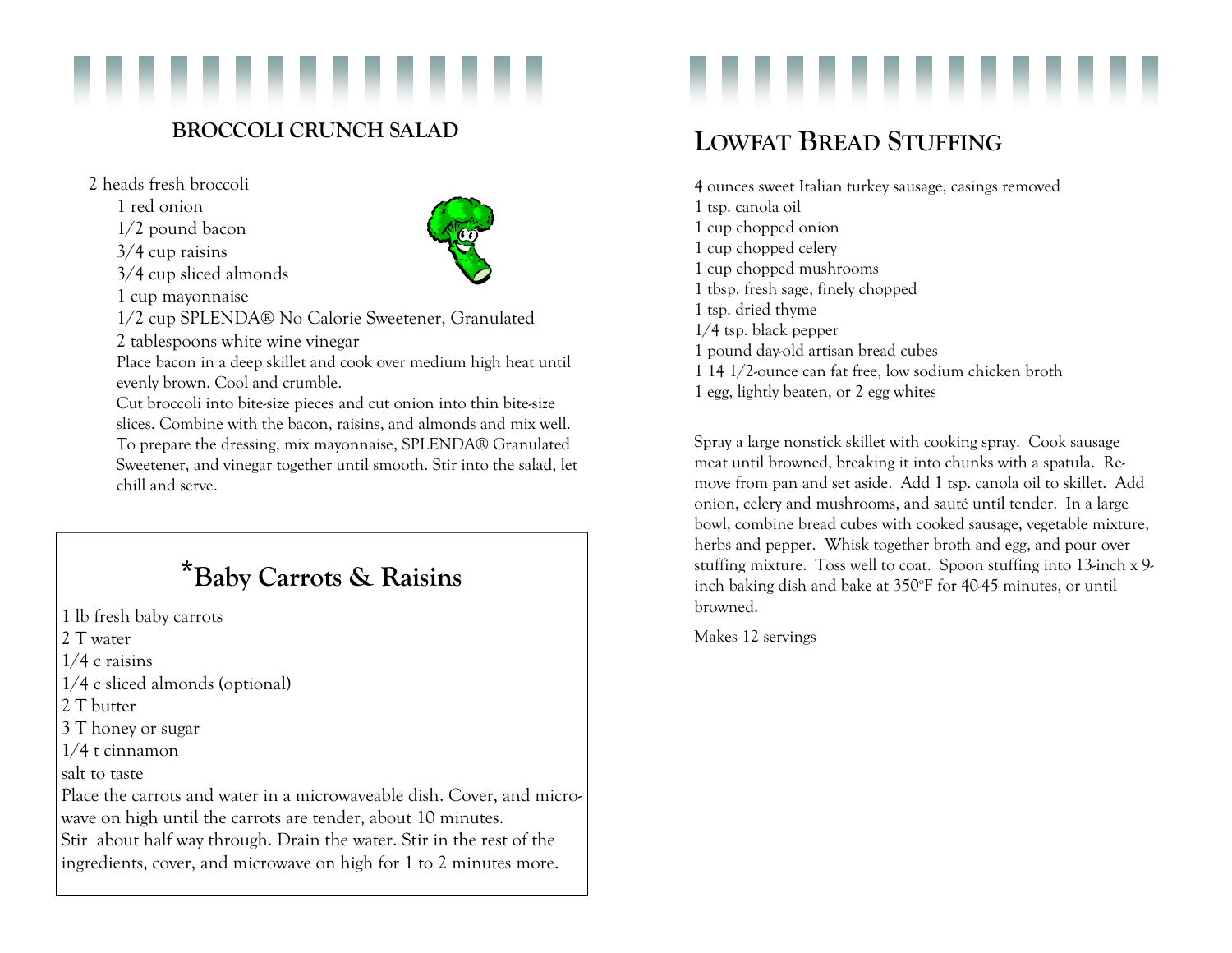

## FRESH PUMPKIN PIE

1 small, fresh pie pumpkin 1/2 cup brown sugar 1/4 teaspoon ground cinnamon 1/4 teaspoon ground nutmeg 1/4 teaspoon ground ginger Pinch ground cloves 1/4 teaspoon salt 1 egg 1/2 cup milk 1 pre-made, unbaked, 9-inch pie crust

- 1. Preheat oven to 375°F.  $\,$
- 2. Cut the pumpkin in half and microwave it until tender, about 7 minutes. With a large spoon, scoop out the flesh and place it in a food processor and process until smooth.
- 3. Add the sugar, cinnamon, nutmeg, ginger, cloves, salt, egg and milk and process to combine. Strain to remove any bits of solid pumpkin.
- 4. Line a 9-inch pie plate with the pie crust. Pour the pumpkin mixture into the pie crust and bake until the pumpkin mixture is set, about 30-40 minutes.

Service Size: 1 Piece

Per Serving: Calories 171, Fat 6g, Saturated Fat 1g, Protein 3g, Sodium 183mg, Carbohydrate 26g, Fiber 1g



### CHOCOLATE CHUNK BANANA BREAD

2 cups all-purpose flour 1 cup SPLENDA® No Calorie Sweetener, Granulated 2 teaspoons baking powder 1/2 teaspoon baking soda 1/4 teaspoon salt 2 eggs 1 cup mashed ripe bananas  $1/3$  cup oil 1/4 cup milk 6 (1 ounce) squares Semi-Sweet Baking Chocolate 1/2 cup chopped walnuts

Preheat oven to 350 degrees F. Grease 9x5-inch loaf pan. Set aside. Combine flour, SPLENDA® Granulated Sweetener, baking powder, baking soda, and salt in a large bowl. Set aside. Coarsely chop baking chocolate bars. Mix eggs, bananas, oil, and milk in a large bowl until well blended. Add dry ingredients; stir until just moistened. Stir in chopped chocolate and walnuts. Pour into greased loaf pan. Bake for 45 minutes or until toothpick inserted in center comes out clean. Cool 10 minutes. Remove from pan; cool completely on wire rack.

# \*YOGURT FRUIT DIP

1 cup nonfat lemon yogurt 1 cup fat free non-dairy whipped topping 2 cups fresh fruit of your choice Skewers

- 1. Mix yogurt and non-dairy whipped topping together in bowl.
- 2. Stick pieces of fruit on the skewers and dip into the yogurt mixture.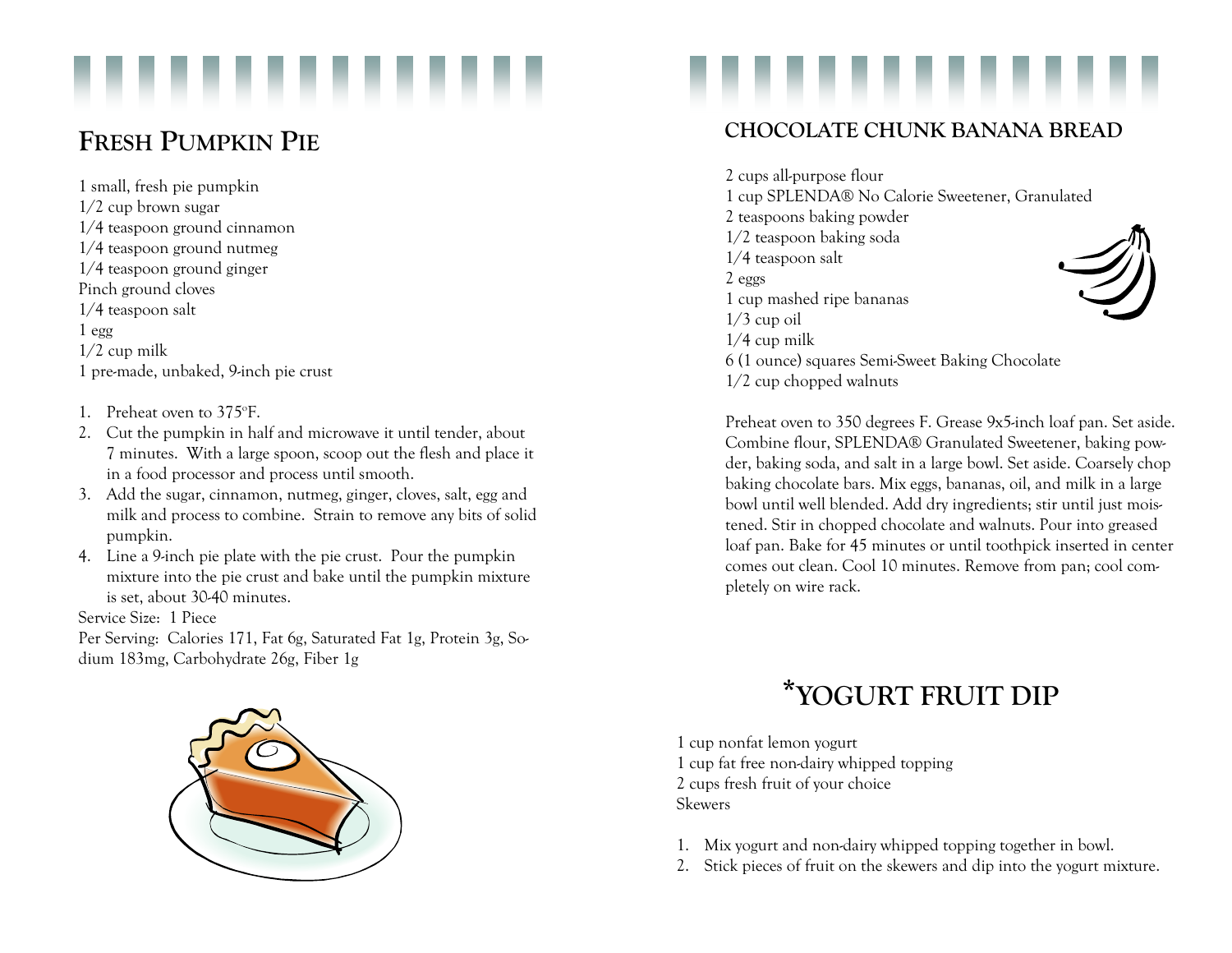### BLUEBERRY ALMOND COFFEECAKE

2 cups all-purpose flour 2 teaspoons baking powder 3/4 teaspoon salt 1/2 cup unsalted butter, softened 1 1/2 c. fresh or frozen blueberries 1 egg white 3 tablespoons SPLENDA® 3/4 cup sliced almonds

1 cup SPLENDA® 2 large eggs 1 teaspoon vanilla extract 1/4 teaspoon almond extract 1/2 cup 2% reduced-fat milk

Preheat oven to 350º F. Grease an 8" sq. baking dish. Set aside. Combine flour, baking powder and salt in a small bowl. Set aside. Beat butter at medium speed with an electric mixer until creamy. Add 1 cup SPLENDA® Granulated Sweetener and flavorings; beat at medium speed until light and fluffy. Add whole eggs, one at a time, beating each.. Add flour mixture to butter mixture alternately with milk, beginning & ending with flour mixture. Fold in berries. Spoon mixture into prepared dish. Beat egg white with a fork; add 3 tablespoons SPLENDA® Granulated Sweetener. Stir in almonds. Spoon over batter. Bake for 50 to 60 minutes or until a toothpick inserted in the center comes out clean. Cool in pan on a wire rack 10 minutes.

## \*EASY CHEESY PEAS & CARROTS

1/8 cup milk

- 1/2 cup cottage cheese
- 1/3 cup cream cheese
- 1/8 cup shredded mild Cheddar cheese
- 1/4 cup soft cooked peas
- 1/8 cup diced cooked carrots
- Parmesan Cheese
- Shredded mozzarella cheese
- What you do:

Blend milk and cheeses together until smooth, then stir in peas and carrots. Sprinkle with Parmesan cheese and shredded mozzarella cheese



## HOMEMADE TURKEY SOUP

6 lb turkey breast (at least 2 cups) 2 medium onions 3 stalks of celery 1 tsp dried thyme 1/2 tsp dried rosemary 1/2 tsp dried sage 1 tsp dried basil 1/2 tsp dried marjoram 1/2 tsp dried tarragon  $1/2$  tsp salt Black pepper to taste 1/2 lb Italian pastina or pasta

- 1. Place turkey breast in a large 6-quart pot. Cover with water, at least 3/4 full.
- 2. Peel onions, cut in large pieces, and add to pot. Wash celery stalks, slice, and add to pot also.
- 3. Simmer covered for about 2 1/2 hours.
- 4. Remove carcass from pot. Divide soup into smaller, shallower containers for quick cooling in the refrigerator.
- 5. After cooling, skim off fat.
- 6. While soup is cooling, remove remaining meat from turkey carcass. Cut into pieces.
- 7. Add turkey meat to skimmed soup along with herbs and spices.
- 8. Bring to a boil and add pastina. Continue cooking on low boil for about 20 minutes until pastina is done.
- 9. Serve at once or refrigerate for later reheating.

Yields: 16 cups

Serving Size: 1 cup

Per Serving: Calories 226, Fat 5g, Saturated Fat 1g, Cholesterol 93mg, Sodium 217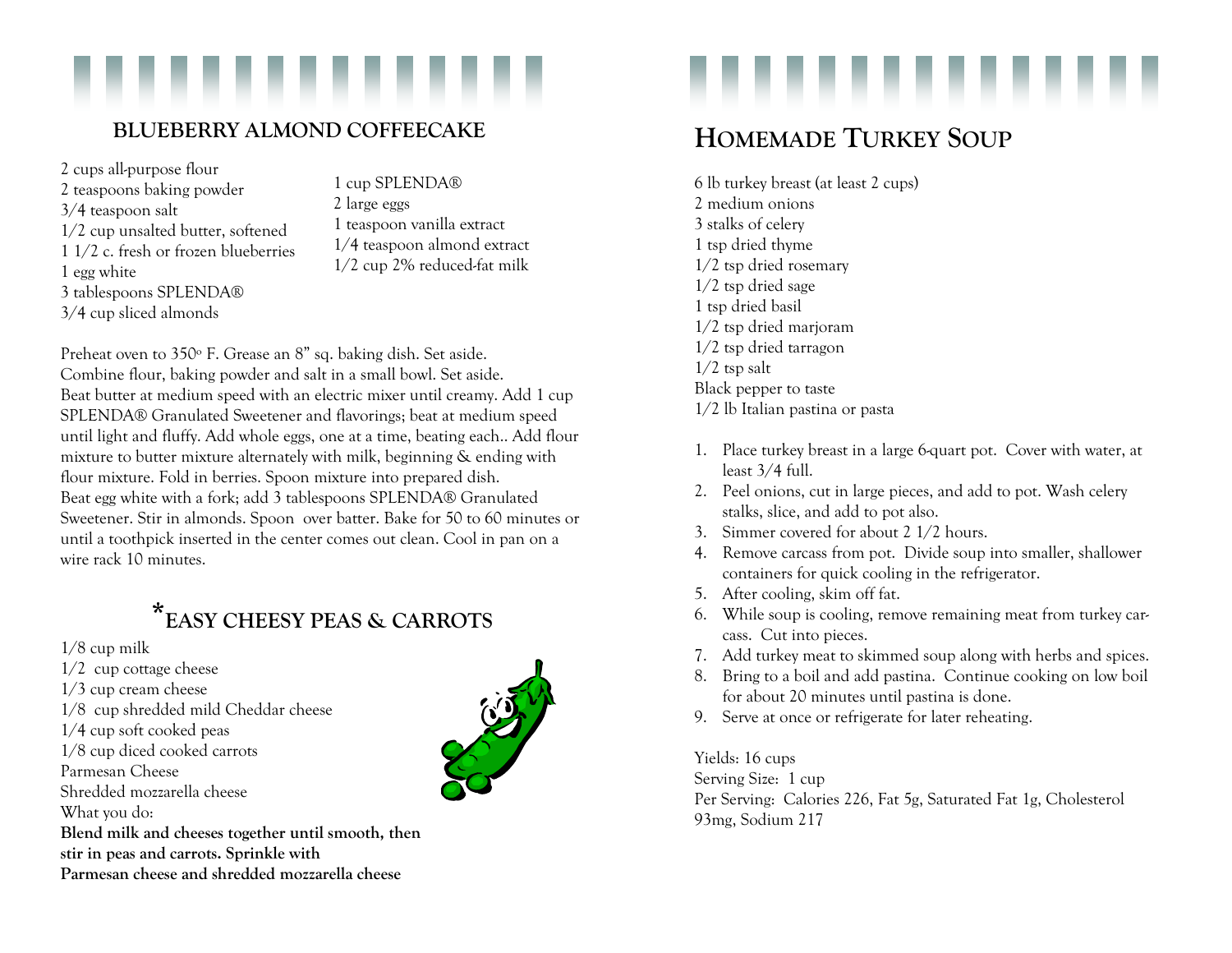## CONVENIENT PEACH COBBLER

3 15-ounce cans sliced cling peaches packed in 100% juice 2 cups reduced fat all-purpose baking mix 2 cups non-fat frozen vanilla yogurt Brown sugar

- 1. Drain peaches well; reserve juice.
- 2. Place peaches in a 9" microwave-safe dish.
- 3. Combine 1 cup juice and baking mix in a small bowl.
- 4. Spread mixture on top of peaches.
- 5. Sprinkle with brown sugar.
- 6. Microwave on High for 8-10 minutes or until dough is not moist.
- 7. Serve with yogurt.

To bake instead of microwave, bake in a  $425^{\circ}$  F oven for 12 minutes. Yields: 8 servings.

## LOWFAT TURKEY GRAVY

Pan juices from turkey 1/4 cup flour 4 cups fat free, reduced sodium chicken broth 4 tbsp red wine Ground black pepper to taste

While your cooked holiday turkey is resting, strain the pan drippings and pour into a gravy separator. Place roasting pan on stovetop over a medium heat. You will likely need two burners. Sprinkle flour into pan and stir until golden brown. Reduce heat to low. Return defatted drippings to pan, add chicken broth and wine. Stir with a whisk until blended. Turn heat back up to medium and cook, stirring constantly, until gravy thickens. Season with black pepper if desired. Pour into a gravy boat. Yields: 4 cups

# \*GRANOLA APPLE WEDGES

- 2 tablespoons <u>peanut butter</u>, preferably natural
- 1 teaspoon honey
- 1 Braeburn or Red Delicious apple, quartered & cored
- 1/3 cup low-fat granola
- In small bowl, mix together the <u>peanut butter</u> and honey.
- Spread a thin layer of peanut butter on cut sides of each apple wedge.
- Roll wedges in granola, pressing gently to adhere granola to peanut butter layer. Serve.
- Makes 2 servings.

## \***Walking Safari Salad**

1 apple per person, cored

Peanut butter

- 1 tablespoon raisins per apple
- 1. Wash and core apples. Do not core0 all the way through the apple.
- 2. Mix peanut butter and raisins together. Fill the cored area of the apple with the raisin-peanut butter mixture
- 3. Wrap in foil or drop into a plastic sandwich bag.